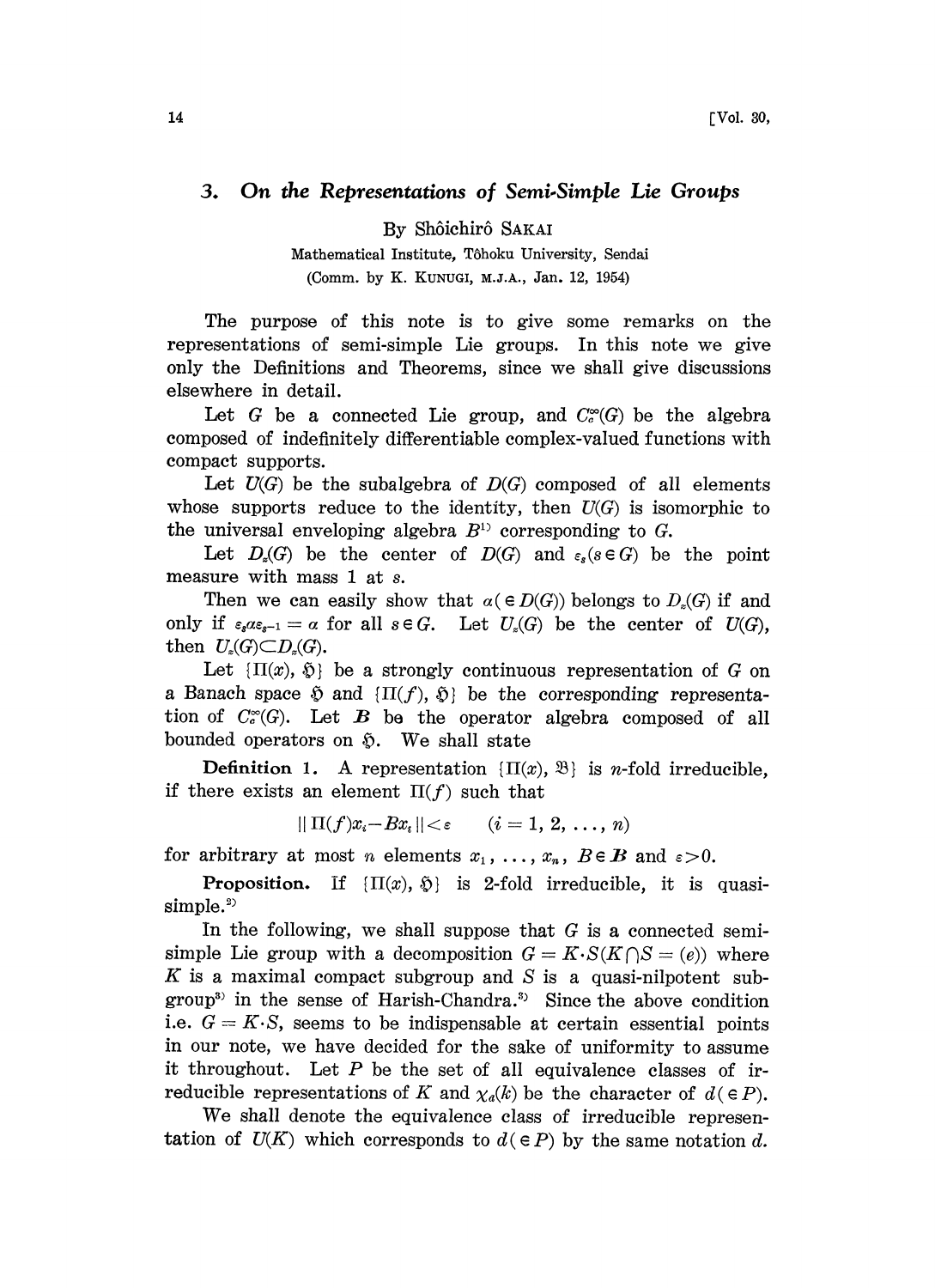**Lemma 1.** Let  $\varphi(x)$  be an analytic function on G and  $\mu$  be a Radon measure with a compact support. Then  $(\mu \varphi)(x)$  and  $(\varphi \mu)(x)$ are analytic functions.

**Lemma 2.** Let  $\{U(x), L^2(G)\}$  be the left regular representation of G. If  $\alpha \in D(G)$  satisfies

$$
\int da(x)=0
$$

 $(<$  > is the scalar product of  $L^2(G)$  for all analytic coefficients, then  $\alpha = 0$ . (Cf. (3) Theorem 3. p. 20.)

Let A be <sup>a</sup> vector space composed of all analytic function on G.

**Definition 2.** We define that a variable  $\alpha \in D(G)$  converges to  $\alpha_0 \in D(G)$  if  $\varphi(\alpha)^4$  converges to  $\varphi(\alpha_0)$  for all  $\varphi \in A$ .

Then, by Lemma 2,  $D(G)$  is a locally convex topological vector space and  $U(G)$  is everywhere dense in  $D(G)$ .

We shall consider that  $U(G)$  and  $C_c^{\infty}(G)$  are locally convex topological vector spaces by the relative topologies.

Let  $\{\Pi(x), \delta\}$  be a strongly continuous representation of G on a Banach space  $\mathfrak{H}$  and  $\{\Pi(f), \mathfrak{H}\}\$  be the corresponding representation of  $C_c^{\infty}(G)$ , V be the Gårding subspace<sup>15</sup> of  $\delta$ . Then we obtain a representation  $\{\Pi, V\}$  of  $D(G)$  on  $V^{(*)}$ 

We shall put

Definition 3. A representation is strongly cyclic if it satisfies  $[\Pi(G)e]^{5}$  for some  $e \in \sum_{d \in p} V(d).^{6}$ 

Moreover, in this case  $e$  is called a strongly cyclic vector.

Let  $\{\Pi(x), \, \tilde{\mathfrak{D}}\}$  be a strongly cyclic representation with an infinitesimal character.<sup>2)</sup> Then by Harish-Chandra's theorem  $[\Pi(U(G))e] = \text{\$ and } \Pi(U(G))e = \sum_{d \in P} \text{\$}(d), \text{ dim } \text{\$}(d) < \infty \text{ for all } d \in P.$ Put  $\mathfrak{M}_e = \{a | \Pi(a)e = 0 \text{ a } \in U(G)\}\$ , then  $\mathfrak{M}_e$  is a closed left ideal in

Put  $\mathfrak{M}_e = \{a | \Pi(a)e = 0 \text{ a } \in U(G)\}$ , then  $\mathfrak{M}_e$  is a closed left ideal in  $U(G)$ , and  $(U(G)/\mathfrak{M}_e) = \sum_{d \in P} (U(G)/\mathfrak{M})(d)$  and dim  $(U(G)/\mathfrak{M}_e)(d) < \infty$ .<br>Definition 4. We say that a closed left ideal  $\mathfrak{M}$  of  $U(G$ **Definition 4.** We say that a closed left ideal  $\mathfrak{M}$  of  $U(G)$  is an F-left ideal if it satisfies

 $(U(G)/\mathfrak{M}) = \sum_{d \in P} (U(G)/\mathfrak{M})(d)$  and  $\dim (U(G)/\mathfrak{M})(d) < \infty$ .

**Lemma 3.** Define linear operator  $L_{\alpha}$ ,  $R_{\alpha}(\alpha \in U(G))$  or  $M^{\gamma}(G)$ on  $D(G)$  as follows:  $L_{\alpha}\beta = \alpha\beta$  and  $R_{\alpha}\beta = \beta\alpha$ . Then  $L_{\alpha}$  and  $R_{\alpha}$  are continuous.

**Theorem 1.** Let  $\mathfrak{M}$  be a closed left ideal of  $U(G)$ , then  $\mathfrak{M}^{\delta S}$ is an invariant subspace of  $D(G)$  under  $M(G)$  and  $U(G)$ , and  $\mathfrak{M}^b \cap C_c^{\infty}(G)$  is a closed left-ideal and is invariant under  $M(G)$  and  $U(G)$ , and  $(\mathfrak{M}^{\circ} \cap C^{\infty}_c(G))^{\circ} \cap U(G) = \mathfrak{M}$ . Moreover if  $\mathfrak{M}$  is an F-left ideal and  $\mathfrak{R}$  is a closed left ideal of  $C_c^{\infty}(G)$  and  $\mathfrak{R}^b \cap U(G) = \mathfrak{M}$ , then  $(\mathfrak{N}\circ U(G))^{\flat}\cap C_{\sigma}^{\infty}(G)=\mathfrak{N}$  and  $\mathfrak{N}$  is a regular left ideal, and further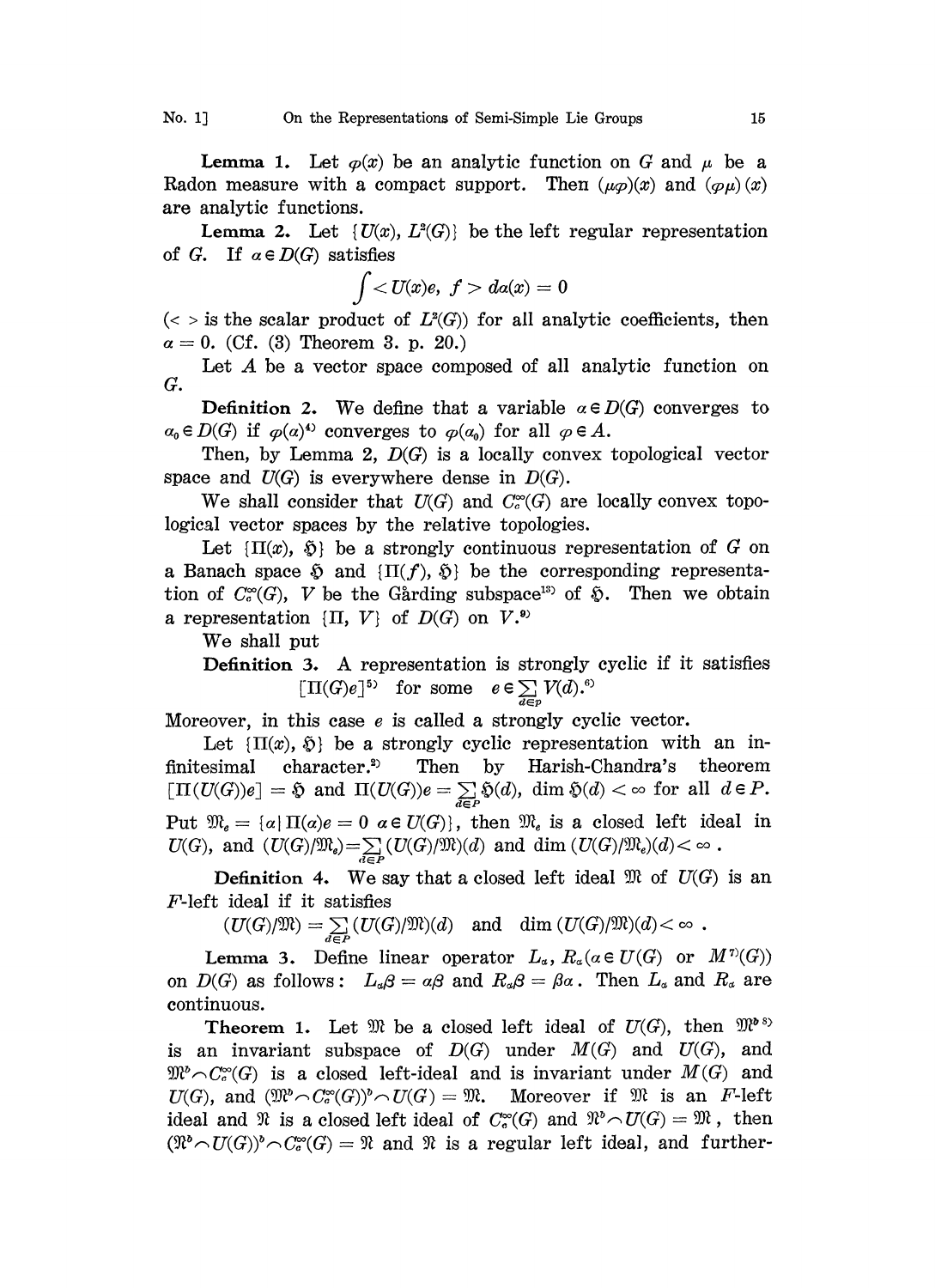more in a representation  ${\Pi_{\mathfrak{R}}}, C_c^{\infty}(G)/\mathfrak{R}$  of G on a topological vector space  $C_c^{\infty}(G)/\mathbb{R}$ , the corresponding representation,  $\{\Pi_{\mathbb{R}}, W_1 =$  $\sum_{d \in P} (C^{\infty}_c(G)/\mathcal{V}(d))$  of  $U(G)$  is equivalent to the canonical representation  ${\{\Pi_m, U(G)/m\}}$ . In particular if  $m$  is a maximal F-left ideal,  $m$  is maximal.

Here we shall sketch the proof of Theorem 1. From the density of  $U(G)$  and the continuity of  $L_a$ ,  $R_a(\alpha \in M(G))$  or  $U(G)$ ), we can easily see that  $(C_c^{\infty}(G)) \mathbb{Y})^{\circ} = (M(G)) \mathbb{Y})^{\circ} = (D(G)) \mathbb{Y})^{\circ} = \mathbb{Y}^{\circ}$ , and so can easily see that  $(C_c^*(G) \mathcal{U}c) = (\mathcal{U}(G) \mathcal{U}c) = (\mathcal{U}(G) \mathcal{U}c) = \mathcal{U}c$ , and so<br>  $\mathcal{W}^b$  and  $\mathcal{W}^b \cap C_c^{\infty}(G)$  are invariant under  $M(G)$  and  $U(G)$ , and more-<br>
over  $(\mathcal{W}^b \cap C_c^{\infty}(G))^b \cap U(G) = \mathcal{W}$ .<br>
In par

In particular let  $\mathfrak{M}$  be an F-left ideal and  $\alpha \rightarrow \alpha$ , be the natural mapping from  $U(G)$  on  $U(G)/\mathfrak{M}$ .

Then if  $a\rho \in U(G)/\mathfrak{M}(d')$ ,  $\overline{\chi}_a\alpha$  transforms according to d' in the space  $D(G)/\mathfrak{M}^{\circ}$ . On the other hand it is clear that  $\overline{\chi}_a \alpha$  transforms according to d in the space  $D(G)/\mathfrak{M}^b$ .

Hence if  $d \neq d'$ ,  $\overline{\chi}_a a \equiv 0 \pmod{\mathfrak{M}^b}$  and so  $(\overline{\chi}_a U(G) + \mathfrak{M}^b)/\mathfrak{M}^b$ , is finite-dimensional.

From some additional considerations with the above facts, we can show Theorem 1.

**Remark.** To imbed the above representation  $\{\Pi_{\mathcal{R}}, C_c^{\infty}(G)/\mathcal{R}\}\$  of G into a representation on a Banach space seems to be interesting. However the author could not show this fact without some additional conditions.

Corollary 1. Let  $\{\Pi(x), \delta\}$  be a strongly cyclic representation with an infinitesimal character on a Banach space  $\mathfrak{D}$ , and  $\mathfrak{M} = {\alpha | \Pi(\alpha)e = 0, \ \alpha \in U(G)}$  and  $\mathfrak{N} = {f | \Pi(f)e = 0, \ f \in C_c^{\infty}(G)}$ , where  $e$  is a strongly cyclic vector. Then  $\mathcal X$  is a regular closed left ideal, and  $\mathfrak{M}^b {\frown} C_c^{\infty}(G) = \mathfrak{N}$  and  $\mathfrak{N}^b {\frown} U(G) = \mathfrak{M}$ . Moreover if  ${\Pi(x), \, \tilde{\mathfrak{D}}}$  is irreducible,  $\mathfrak{R}$  is maximal. (Cf. (2) and Godement,<sup>9)</sup> Theorem 6, p. 513.) We shall state

**Definition 5.** A continuous linear functional on  $U(G)$  is a state if it satisfies

$$
\varphi(a^{*10)}a) \geq 0 \quad \text{for all} \quad a \in U(G).
$$

It is clear that if  $\psi(x)$  is an analytic positive definite function i.e.  $\psi(x)$  is analytic and  $\psi(\gamma^*\gamma) \ge 0$  for all  $\gamma \in M(G)$  then it can be considered to be a state.

Let  $\varphi$  be a state and  $\mathfrak{M}_{\varphi} = {\{\alpha \mid \varphi(a^*a)=0, \alpha \in U(G) \}}$ , then  $\mathfrak{M}_{\varphi}$ is a closed left ideal of  $U(G)$ . We shall say  $\mathfrak{M}_{\bullet}$  to be the kernel of  $\varphi$ .

**Definition 6.** We say that a state is an  $F$ -state if it has an  $F$ left ideal as the kernel.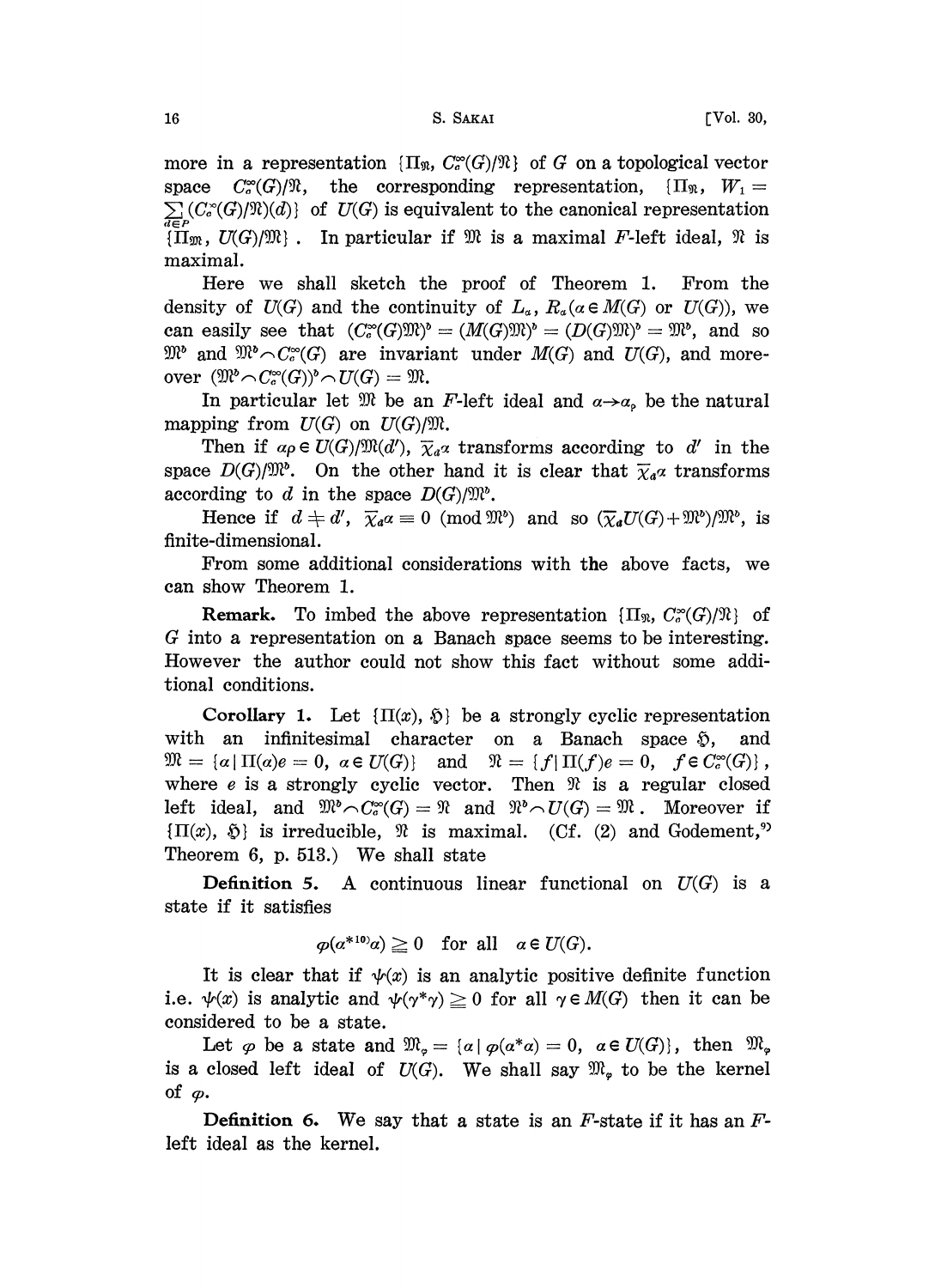**Theorem 2.** If  $\varphi$  is an F-state on  $U(G)$ , then it is an analytic positive definite function on G, and if  $\mathfrak{M}_\circ$  is the kernel of  $\varphi$ , the canonical representation  ${\Pi_{\mathfrak{M}_{\varphi}}}, U(G)/\mathfrak{M}_{\varphi}$  of  $U(G)$  is equivalent to the representation of  $U(G)$  corresponding to a unitary representation  ${\{\Pi_{\phi}, \tilde{\Phi}_{\phi}\}}^{11}$  constructed by  $\varphi$ .

Corollary 2. In order that a spherical function<sup>299</sup>  $\varphi_d^{\text{II}}(x)$  is positive definite, it is necessary and sufficient that it satisfies  $\varphi_d^{\text{II}}(a^*a) \geq 0$  for all  $a \in U(G)$ .

Corollary 3. If  $\mathfrak{M}$  is an F-left ideal and  $\mathfrak{M}'(\supset \mathfrak{M})$  is a left ideal, then  $\mathfrak{M}'$  is an F-left ideal.

Lemma 4. Let  $\{\Pi(x), \, \hat{\mathfrak{D}}\}$  be an irreducible representation with an infinitesimal character of G on <sup>a</sup> Banach space. Put  $W=\sum_{d\in\mathcal{P}}\mathfrak{H}(d)$ , then for an arbitrary linear transformation T in W with a finite-dimensional domain  $\mathfrak{D}(T)$ , there exists an operator  $\Pi(f)$  (f  $\in C_c^{\infty}(G)$ ) such that  $\Pi(f)=T$  on  $\mathfrak{D}(T)$ .

From Lemma 4, we obtain the following theorem.

Theorem 3. In order that an irreducible representation  $\{\Pi(x), \, \tilde{\mathfrak{D}}\}$  with an infinitesimal character is infinitesimally equivalent to a unitary irreducible representation on a Hilbert space, it is necessary and sufficient that a spherical function  $\varphi_a^{\text{II}}(x)$ ( $\neq 0$ ) is positive definite.

From Corollary 2 and Theorem <sup>3</sup> we can easily show the following result of Harish-Chandra  $:$ <sup>2)</sup>

Theorem (Harish-Chandra<sup>2</sup>). Let  $\{\Pi(x), \, \tilde{\mathfrak{D}}\}$  be an irreducible representation with an infinitesimal character of G on a Banach space. Put  $W=\sum_{d\in P}\mathfrak{H}(d)$ . Suppose it is possible to define a new scalar product  $(\cdot, \cdot)'$  in W such that

 $(\Pi(\alpha)\varphi,\psi)'=(\varphi,\Pi(\alpha^*)\psi)'(\varphi,\psi\in W,\alpha\in\mathbb{G}_{\alpha}).^{12}$ 

Let  $\tilde{\mathcal{D}}'$  be the Hilbert space obtained by completing W with he corresponding metric. Then there exists an irreducible unitary representation  $\Pi'$  of G on  $\tilde{\mathcal{D}}'$  such that

$$
\Pi(\alpha)\psi = \lim_{t \to 0} \frac{1}{t} \{\Pi'(\exp t\alpha)\psi - \psi\}, \ (t \in R, \text{lim. in } \mathfrak{H}')
$$

for all  $\alpha \in \mathfrak{G}_0$ , and  $\psi \in W$ . Moreover  $\Pi'$  is uniquely determined. For, from the property of the scalar product  $($ ,  $)'$ , we can immediately show that  $\varphi_a^{\text{II}}(\alpha^* \alpha) = S_p(E(d) \Pi(\alpha^* \alpha)E(d)) \geq 0$  for all  $\alpha \in U(G)$ .

Remark. We can easily show that the above Theorem of Harish-Chandra can be altered by the following form which seems to be convenient than the above:

Let  $\{\Pi(x), \delta\}$  be an irreducible representation of G with an